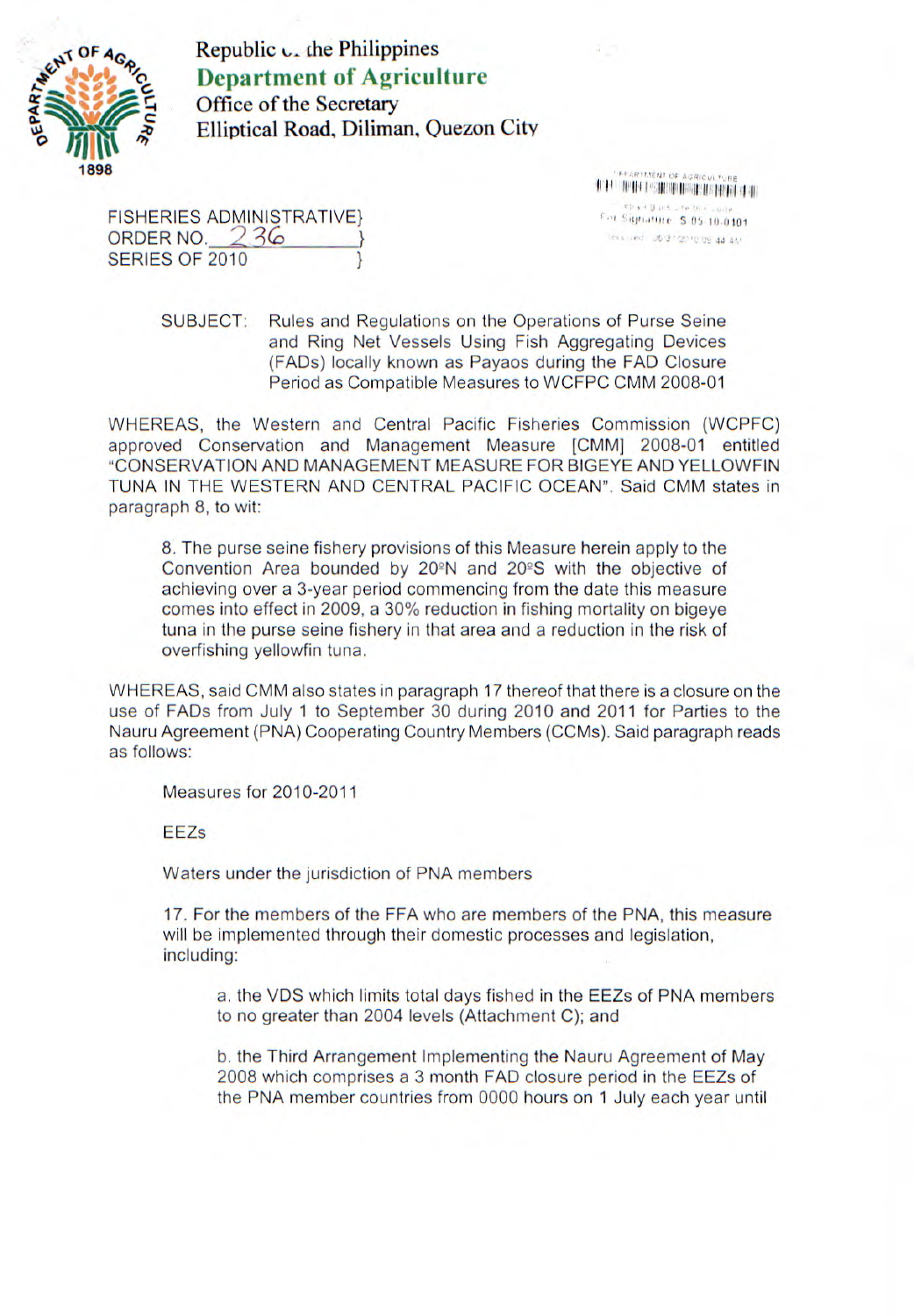2400 hours on 30 September each year; full catch retention and other conditions for the purse seine fleet in national waters.

WHEREAS, paragraph 18 of said CMM allows non-PNA CCMs, of which the Philippines belongs, to determine and implement measures compatible to the prescribed FAD Closure during 2010-2011 to limit the fishing mortality on bigeye tuna in their respective EEZs, to wit:

Waters under the jurisdiction of non-PNA members

18. Other non-PNA CCMs shall implement compatible measures to reduce purse seine fishing mortality on bigeye tuna in their EEZ5.

WHEREAS, there are Philippine flagged vessels that fish in the Philippine EEZ using FADs and target skipjack and small pelagic fishes which on occasion also catch an insignificant volume of bigeye tuna;

WHEREAS, it has been observed that with respect to the vertical distribution of tunas in FADs, the bigeye and yellowfin inhabit the deeper portions of the water column;

WHEREAS, recent Philippine studies show that the bigeye tuna catch of ring nets and purse seine comprise only approximately 0.5% of their total catch if the net depths of the ring nets and purse seine are not more than 125 fathoms depth stretched (FDS);

WHEREAS, there is a need to define the measures compatible to the above-mentioned FAD closure period, the purpose of which is to reduce or avoid the by-catch of bigeye tuna, as well as to provide the implementing procedures for the conduct of FAD fishing by purse seine and ring net vessels during said period such as vessel registration and fishing license, reduction in net depth, accreditation, inspection, monitoring and evaluation;

WHEREFORE, in view of these premises, this Order is hereby promulgated for the information, guidance and compliance of all concerned.

Section 1. Definition of Terms. For purposes of this Order, the following words and phrases shall mean:

- a. Convention Convention on the Conservation and Management of Highly Migratory Fish Stocks in the Western and Central Pacific Ocean
- b. HMFS Highly Migratory Fish Stocks as listed in Annex I of the 1982 Convention on the Law of the Sea
- C. WCPFC Western and Central Pacific Fisheries Commission
- d. Ring Net a surrounding net used for catching pelagic fishes hauled manually or by winch
- e. Purse Seine a surrounding net used for catching pelagic fishes characterized by a bag or bunt located on one end of the net hauled by puretic power block
- f. FDS fathoms depth stretched; refers to the depth of the net with all the meshes fully stretched
- g. Maximum Stretched Net Depth refers to the stretched depth of the net at its deepest portion, from float line to sinker line, which is usually located in the central portion of the net
- h. Catcher Vessel fishing vessel which carries the fishing net on board and